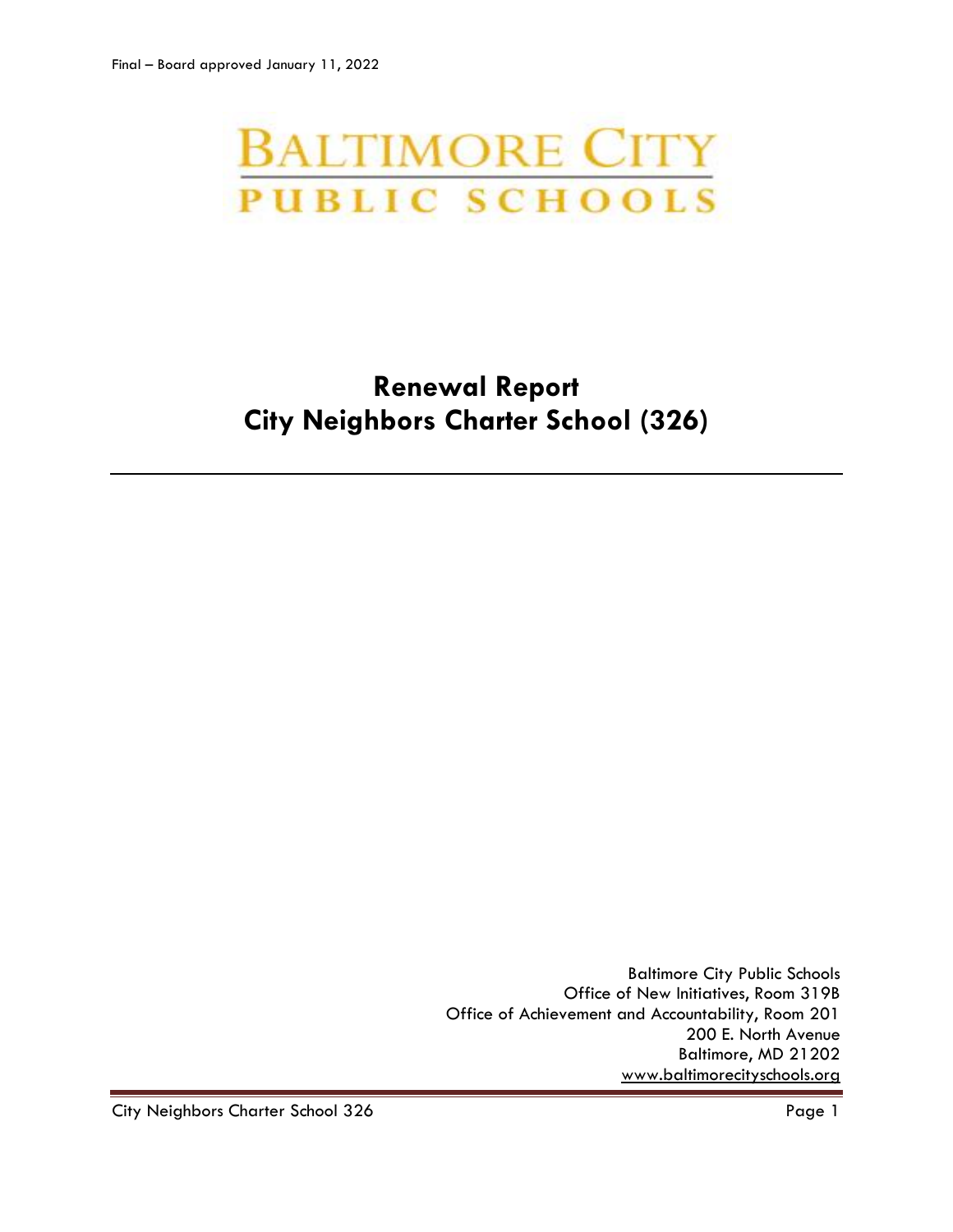# **REPORT INTRODUCTION**

### *Purpose of the Report*

The renewal report is a summary of findings and a resulting recommendation regarding renewal of the charter or contract for an operator-run school. To inform this recommendation, Baltimore City Public Schools collects and analyzes documentation including the school's renewal application, and an evaluation of the school's performance based on the renewal rubric, the School Effectiveness Review (SER) performed on site at each school and consideration of all other relevant information.

City Schools' renewal criteria are based on state law (§ 9-101, *et seq*., MD. CODE ANN., EDUC.) and Baltimore City Board of School Commissioners' policy IHBJ and associated administrative regulations (IHBJ-RA and JFA-RA). The Board's policy requires that schools up for renewal be evaluated on multiple measures including, but not limited to, the following:

- **Student achievement**, constituting at least 50 percent of the renewal score and including measures such as schoolwide performance on state assessments, College and Career Readiness (for schools with high school grades), academic programming for special student populations, and a school's fidelity to its charter
- **School climate** (chronic absence, suspensions, enrollment trends, school choice data, and school survey results from parents, teachers, and students)
- **Financial management and governance** (annual audits, school budget submissions, grants management, board documentation; compliance/adherence with federal, state, and local laws, rules, and regulations)
- An overall finding of not effective in any of the key areas (Student Achievement, School Climate, or Financial Management/Governance) may be the basis of a non-renewal decision.

The renewal process is a component of City Schools' annual review of its schools, designed to ensure that students and families across the district have access to school options that meet their interests and needs. The framework was originally developed in 2011 by the Renewal Stakeholders Working Group (composed of school operators from a range of school types, Supporting Public Schools of Choice, and the Maryland Charter School Network) who worked to develop a methodology for evaluating the performance of operator-run schools. The result: a fair, transparent, and rigorous renewal framework that reflects schools' unique nature and innovative contributions to student achievement, used for the first time in the 2012-13 school year, and a process for reviewing and updating the framework each year.

At the conclusion of each year's renewal cycle, staff engages operators and other key stakeholders in a review of the process to identify areas for improvement that could be addressed while still maintaining a level of predictability for schools up for renewal in the following year.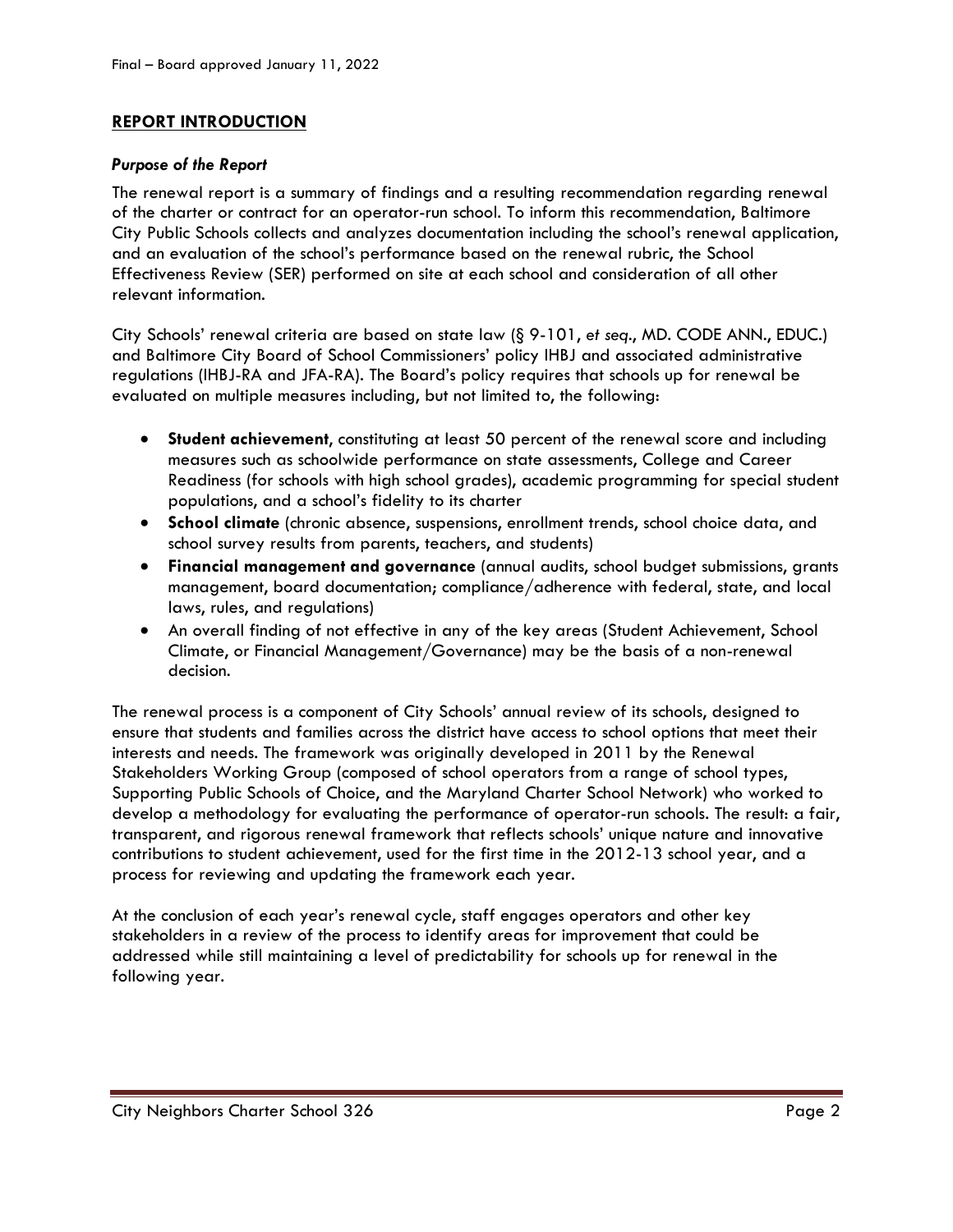# *The Process*

Based on recommendation of staff and feedback from school operators and other stakeholders following the normal feedback and review cycle, the Baltimore City Board of School Commissioners approved a modified renewal process for school year 2021-22. This modified process was designed to take into considerations the lingering impacts of the Covid19 pandemic on student data while still holding operators accountable to delivering strong programs for students. This year's process takes a focused look at data in the key areas (Student Achievement, School Climate and Effective Financial Management and Governance). Since the scope of certain data items like state assessments is limited, the Board approved modifications so that the only terms schools will be eligible for are either a three-year renewal term or non-renewal<sup>1</sup>. Nonrenewal recommendations will be considered for schools where the evidence indicates serious financial sustainability concerns, or inability to comply with critical state, federal and local guidelines that places students, staff or the district at risk. Thus, schools that earn a "Not Effective" rating in any of the following metrics will be recommended for non-renewal by the Charter and Operator-Led Schools Advisory Board to the CEO:

- Effective Programming for Students with Disabilities,
- Audit Content, Internal Controls,
- Operator Capacity, or
- Strategic Leadership/Governance (All of Domain 4 from SER).

If a school is considered for non-renewal based on any of these four metrics, the Board will also consider the school's record of renewal and academic performance, as measured in the Academic Success section of the renewal rubric, in making its renewal decision.

In addition to determining the renewal or non-renewal of a school's contract, the renewal process informs the Board and the public on the efficacy of school performance and practices, as well as helping identify areas for growth in schools' planning for their next contract term.

The revised process continues to use the following components:

- Renewal Rubric (Updated to reflect the above changes)
- Application for Renewal

l

- Data Tables prepared by City Schools
- School Effectiveness Review (Streamlined to include fewer key actions in metrics used in the School Climate section of the renewal rubric)

 $^{\rm 1}$  In the modified renewal process for 2021-22, schools will not be eligible for a 5-year term or 8-year "extended" term. However, the outcome of the 2021-22 renewal process will allow schools to earn progress towards an extended renewal term in the future. According to Board Policy IHBJ – Public Charter Schools, "A public charter school shall only be eligible for an extended renewal term if the school has two or more consecutive full renewals, including demonstrating quality programming for all student groups." For the 2021-22 renewal process, a school that receives "Meets Expectations", "Effective" or "Highly Effective" in each of the four metrics that could lead to nonrenewal listed above, as well as "Effective" or "Highly Effective" in the overall Academics section, will be considered to have earned a full renewal for their progress towards an 8-year extended renewal in future renewal processes.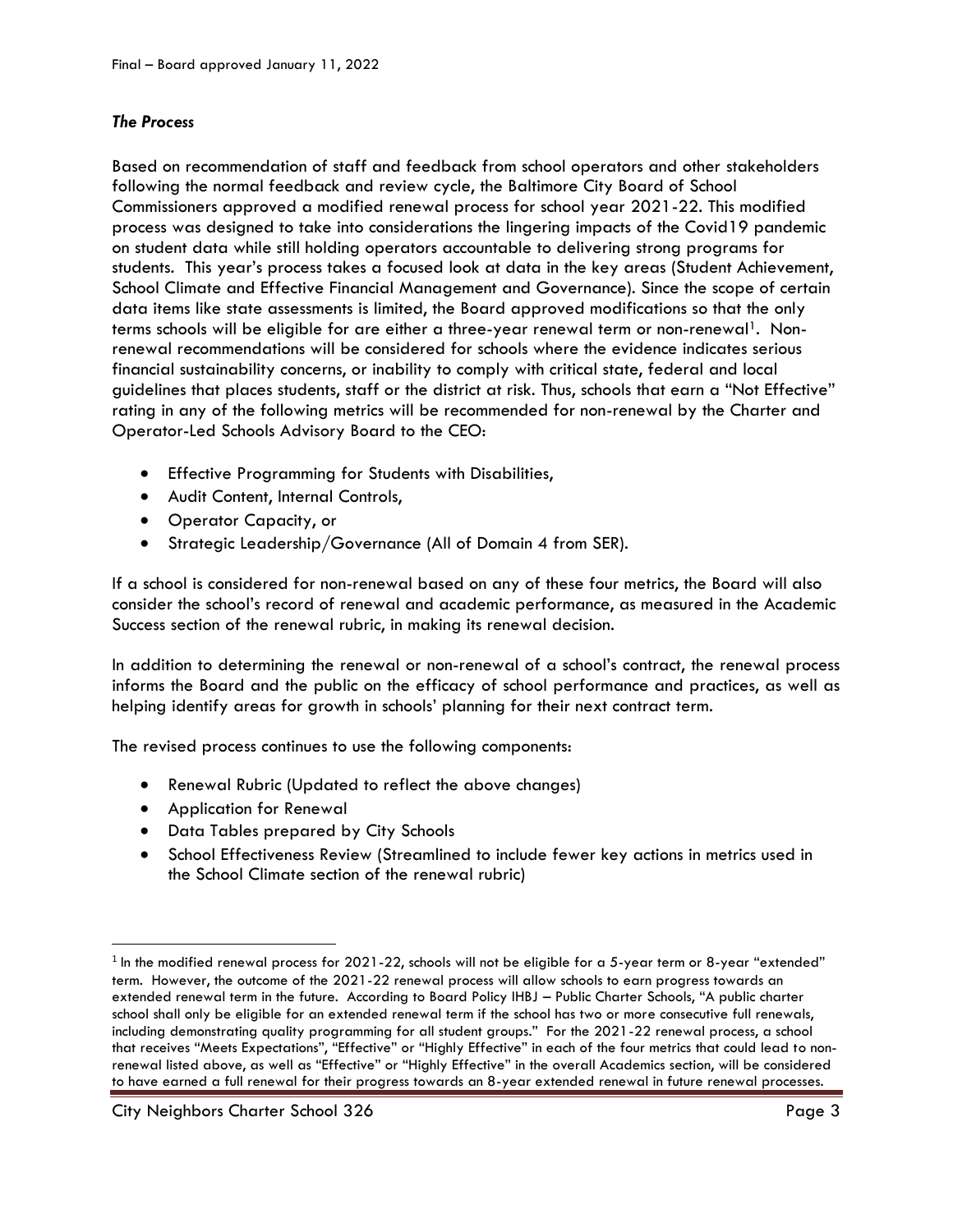The process starts with a review by the Charter and Operator-led Schools Advisory Board, whose members represent foundations, nonprofit organizations, school choice advocates, school operators, and district representatives; and whose function is to provide advice to the CEO on renewal and other issues as they relate to operator-led schools. In performing its review, the Advisory Board looks at all data and information, both quantitative and qualitative, to make sound recommendations to the CEO. After its review of the components above, the Advisory Board makes recommendations to City Schools' CEO on whether charters or contracts should be renewed. The CEO considers the recommendations and the quantitative and qualitative review, and then makes her own recommendation to the Board. In some instances, the nature or severity of an issue raised during the renewal process is serious enough to give it extra weight in formulating the renewal recommendation and, ultimately, the renewal decision, especially in instances where the issue affects the wellbeing of students, staff, or the district as a whole.

The ultimate decision on all operator renewals rests with the Board, which considers the recommendations and rationale of the CEO, the operator renewal report, testimony given at public Board meetings and work sessions, the contents of the official record and the factors listed in policy IHBJ and administrative regulation IHBJ-RA for charter schools, and policy FCA and administrative regulation FCA-RA for non-charter schools. This includes the Board's ability to consider prior partial renewal terms afforded to operators who have had serious challenges in the prior renewal that remain issues that continue to affect the wellbeing of students, staff, or the district as a whole based on evidence in this renewal process. In particular, as Policy IHBJ states, "[t]he Board may decide that a public charter school is not eligible for two consecutive partial renewals."

| <b>Actions</b>                                                                                                              | <b>Timeline</b>           |
|-----------------------------------------------------------------------------------------------------------------------------|---------------------------|
| Schools submit renewal applications                                                                                         | September 2, 2021         |
| <b>Charter and Operator-led Schools Advisory Board reviews</b><br>renewal applications and makes recommendations to the CEO | September to October 2021 |
| District presents recommendations to Board at public meeting                                                                | November 9, 2021          |
| Work Session for operator to provide oral testimony to Board in a<br>meeting open to the public                             | December 9, 2021          |
| Board votes on renewal recommendations                                                                                      | January 11, 2022          |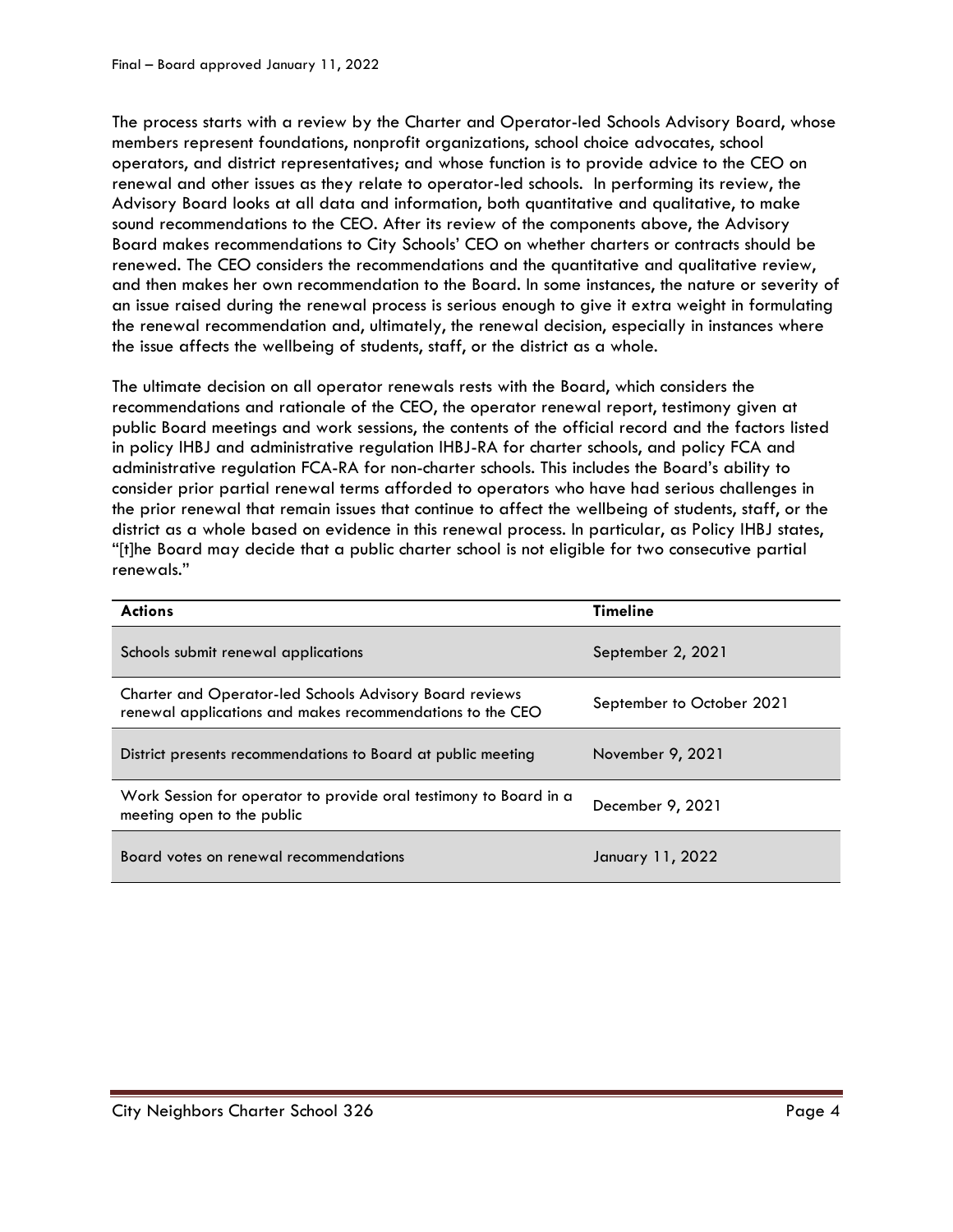# *City Neighbors Charter School #326*

*Operator:* City Neighbors Charter School, Inc. *Configuration:* Elementary/Middle *Type:* Charter *Enrollment:* 233<sup>2</sup>

# **Recommendation**

*3-year renewal*

# **Discussion**

On January 11, 2022, the Baltimore City Board of School Commissioners voted to renew the contract with City Neighbors Charter School, Inc. to operate City Neighbors Charter School for a three-year term running from July 1, 2022 to June 30, 2025, with conditions to address differences in achievement of students in different racial and ethnic groups and improve outcomes for students in lower performing groups.

The school was rated "Meets Expectations" in Audits/Internal Controls, "Effective" in Effective Programming for Students with Disabilities, "Developing" in Operator Capacity, "Highly Effective" in Strategic Leadership/Governance, and "Developing" in Academics overall.

City Neighbors Charter School was rated "Effective" in Fidelity to Charter/Application Overall, indicating that "*the school has implemented the mission expressed in its charter application and mission is clear to most stakeholders.*" City Neighbors' mission is expressed clearly in its application and is evident in the implementation of Project-Based Learning, Arts Integration, Restorative Practices and the school's Social/Emotional Learning programming. This has led to a positive school climate that attracts students and encourages them to come to school regularly, as shown by the school's strong recruitment and enrollment trends, high attendance and low chronic absence rates, as well as a high cohort retention rate. Cohort retention is a measure which measures the percentage of students who stay at the school at least two years after their initial entry and is an indicator of students' and families' satisfaction with the school. The school's application also presents evidence showing a high level of parental involvement in school life and in decision making regarding the direction of the school.

The state performance ratings are based on the most recent years when the state assessment was given which are for school years 2016-17, 2017-18, and 2018-19. For PARCC absolute performance (2018-19), schools are compared to schools with similar levels of students considered economically disadvantaged (ED) because absolute performance on assessments is highly correlated to the relative wealth of student populations. Academic performance at City Neighbor Charter School is a major area of growth for the school. City Neighbors is rated "Not

 $\overline{\phantom{a}}$ 

 $^2$  Total enrollment counts reflect the MSDE official enrollment file for grades k-12, which includes students enrolled on September 30 each year. This file is verified by MSDE prior to becoming the official enrollment count for the year.

City Neighbors Charter School 326 Page 5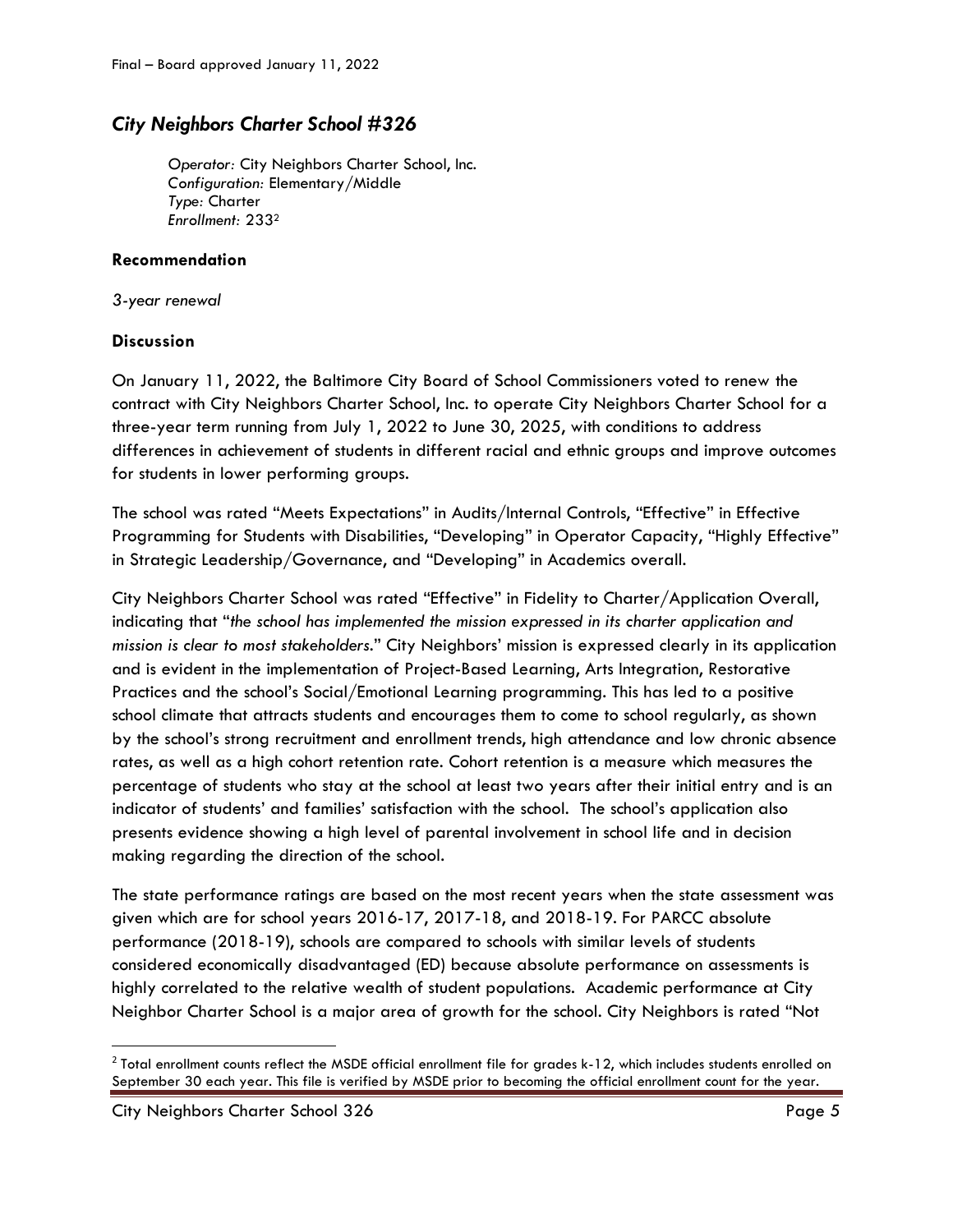Effective" in ELA and math absolute performance at both the elementary and middle grade levels (ELA 3-5:  $24<sup>th</sup>$  percentile, math 3-5:  $32<sup>nd</sup>$  percentile, ELA 6-8:  $46<sup>th</sup>$  percentile, math 6-8:  $41<sup>st</sup>$ percentile). In PARCC growth performance, which looks at the extent to which a school can improve individual student performance year to year over the three-year period considered, the school was rated "Not Effective" in ELA 3-5 (29<sup>th</sup> percentile overall) and "Developing" in Math 3-5 (56th percentile). In middle grades, Math 6-8 is also rated as "Developing" in the 52nd percentile and "Highly Effective" in ELA 6-8 (87<sup>th</sup> percentile). Thus, in many of the assessment measures the school's performance is well below or just slightly above the district average; the school must continue to take steps to improve student performance. Some of the more recent steps the school has taken to address these challenges include hiring an intervention teacher in 2019, becoming a Universal Design for Instruction School, intensifying its data cycle review process and use of inventions including multi-age targeted instruction during the school day as well as in the summer and after school.

The school was rated "Developing" in Effective Programming for All Student Racial/Ethnic Groups. This measure considers in part whether a school is "*Making progress in delivering quality programming for all student racial groups and is aware of its data for all student groups." While the school has implemented some instructional approaches, processes and practices that the school believes will decrease achievement gaps, these strategies have not yet been proven effective as shown in the school's data for different student groups3*. City Neighbors' application described processes and practices the school has implemented, such as the school's Equity Plan, professional development on anti-racist teaching, and goals to increase staff diversity. While the school is still working towards achieving goals laid out in its Equity Plan, further progress must be made, as gaps in achievement data between black and white students are evident in the data and the student performance of black and white students respectively is very mixed with the gap in performance widening in 2018-19 in the three areas considered. The school's application does not provide evidence of how exactly the school's work in this area is working to inform classroom instruction and improve outcomes and so continued focus is needed here.

The school was rated "Effective" in Effective Programming for Students with Disabilities. Evidence shows the school has "*demonstrated a trajectory of growth, is aware of its data and responsibilities to students with disabilities, has minimum gaps or has decreased gaps in the data as it relates to performance and climate metrics for students with disabilities over time, and has generally implemented appropriate processes, interventions and strategies to support student outcomes over the course of the contract.*" The school has implemented effective strategies for behavioral interventions for students with disabilities, has created an inclusive atmosphere for students and, as with its overall school population, climate data for students with disabilities at the school is strong in the areas of attendance and chronic absence. Academically, students with disabilities are showing a trajectory of growth, with scale scores and proficiency rising for this population. In addition, an audit of school practices conducted by the Office of Special Education showed the

 $\overline{\phantom{a}}$ <sup>3</sup> Text in italics is quoted from the 2021-22 Operator Renewal Rubric

City Neighbors Charter School 326 Page 6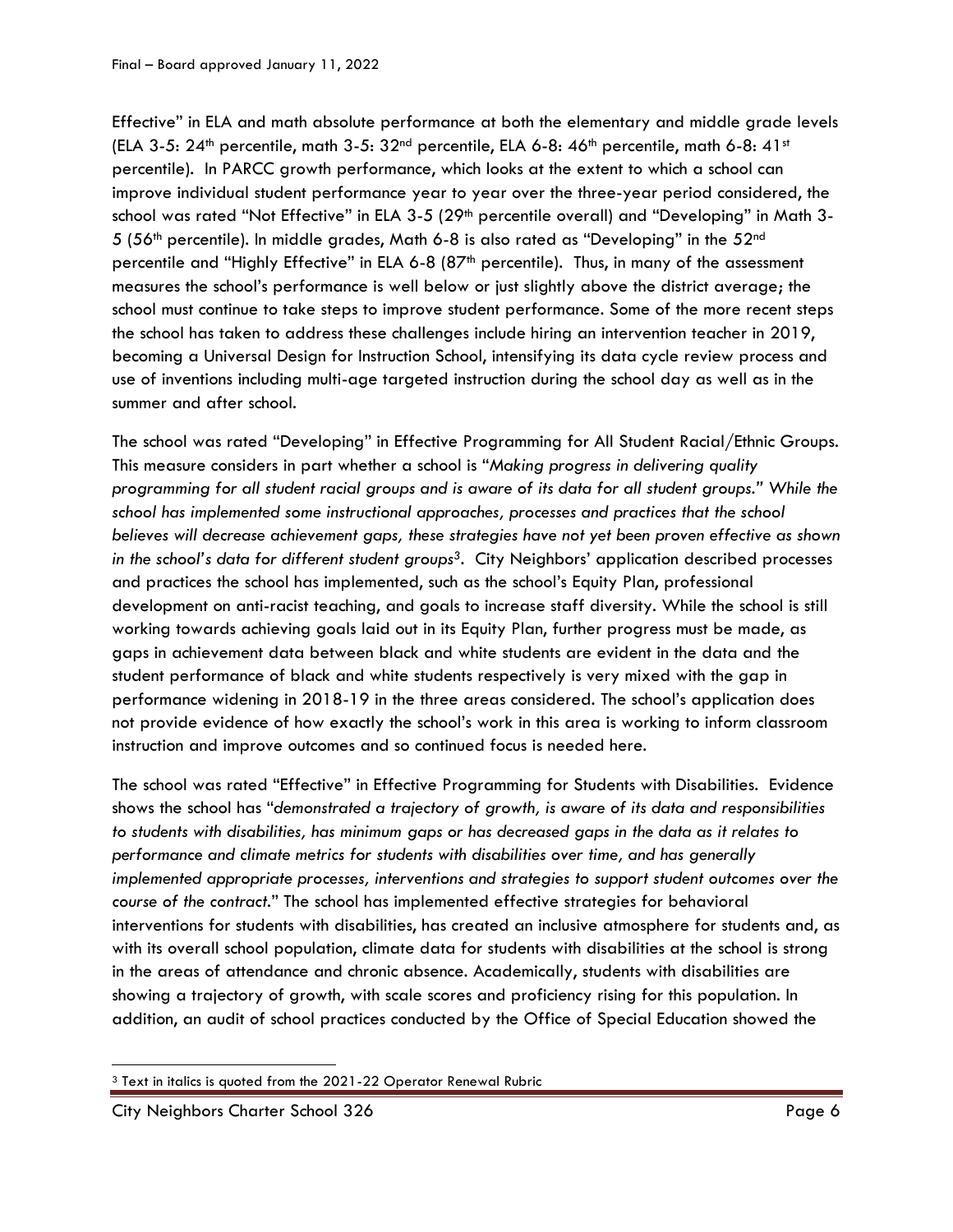school has strong practices in place that ensure students with disabilities are receiving appropriate instruction and services.

*For more information on school practices, please also see the school's School Effectiveness Report available at www.baltimorecityschools.org.*

# **Findings (Elementary/Middle school rubric)**

*Category 1. Has the school followed sufficient financial management and governance practices? Has the school had challenges with meeting critical district, state or federal guidelines? Has the school delivered strong academic programming for students will disabilities that demonstrates a trajectory of growth? Has the school provided strategic leadership and governance?*

| <b>Sub-Category</b>                                                   | <b>Renewal Metric</b>                                                                                                                                                                                                                                                                                                                                                                                                                                                                                                                                                            | <b>City Schools Rating</b> |
|-----------------------------------------------------------------------|----------------------------------------------------------------------------------------------------------------------------------------------------------------------------------------------------------------------------------------------------------------------------------------------------------------------------------------------------------------------------------------------------------------------------------------------------------------------------------------------------------------------------------------------------------------------------------|----------------------------|
| 1.1 Audit Content, Internal<br>Controls                               | The extent to which the school's Independent<br>Auditor's Reports offer unqualified opinions and no<br>management points in each of the years of the<br>charter term. The extent to which statements of cash<br>flow and ratio of assets to liabilities indicate that<br>the operator has strong performance on their short-<br>term liquidity measure.                                                                                                                                                                                                                          | <b>Meets Expectations</b>  |
| 1.2 Effective Programming<br>for Students with<br><b>Disabilities</b> | The extent to which the school has a demonstrated<br>a strong trajectory of growth, is aware of its data<br>and responsibilities to students with disabilities,<br>does not have any gaps or has decreased gaps in<br>the data as it relates to performance and climate<br>metrics for students with disabilities over time, and<br>has effectively and consistently implemented<br>processes, interventions and strategies to support<br>student outcomes over the course of the contract.                                                                                      | <b>Effective</b>           |
| 1.3 Operator Capacity                                                 | The extent to which the school has operated<br>effectively, and the operator has consistently met<br>all state, federal reporting requirements critical<br>District or federal obligations and has not received<br>any Notices of Concern or Notices of Reprimand<br>during the contract period. (Evidence that may be<br>considered includes compliance with state or<br>federal reporting requirements, budget submissions<br>and monitoring reports, quarterly reports, and the<br>relative number, frequency and severity of Notices<br>of Concern or Notices of Reprimand.) | <b>Developing</b>          |
| 1.4 Strategic<br>Leadership/Governance                                | School Effectiveness Review Score - Strategic<br>Leadership                                                                                                                                                                                                                                                                                                                                                                                                                                                                                                                      | <b>Highly Effective</b>    |

**There is no overall rating for this section as each metric is considered individually.**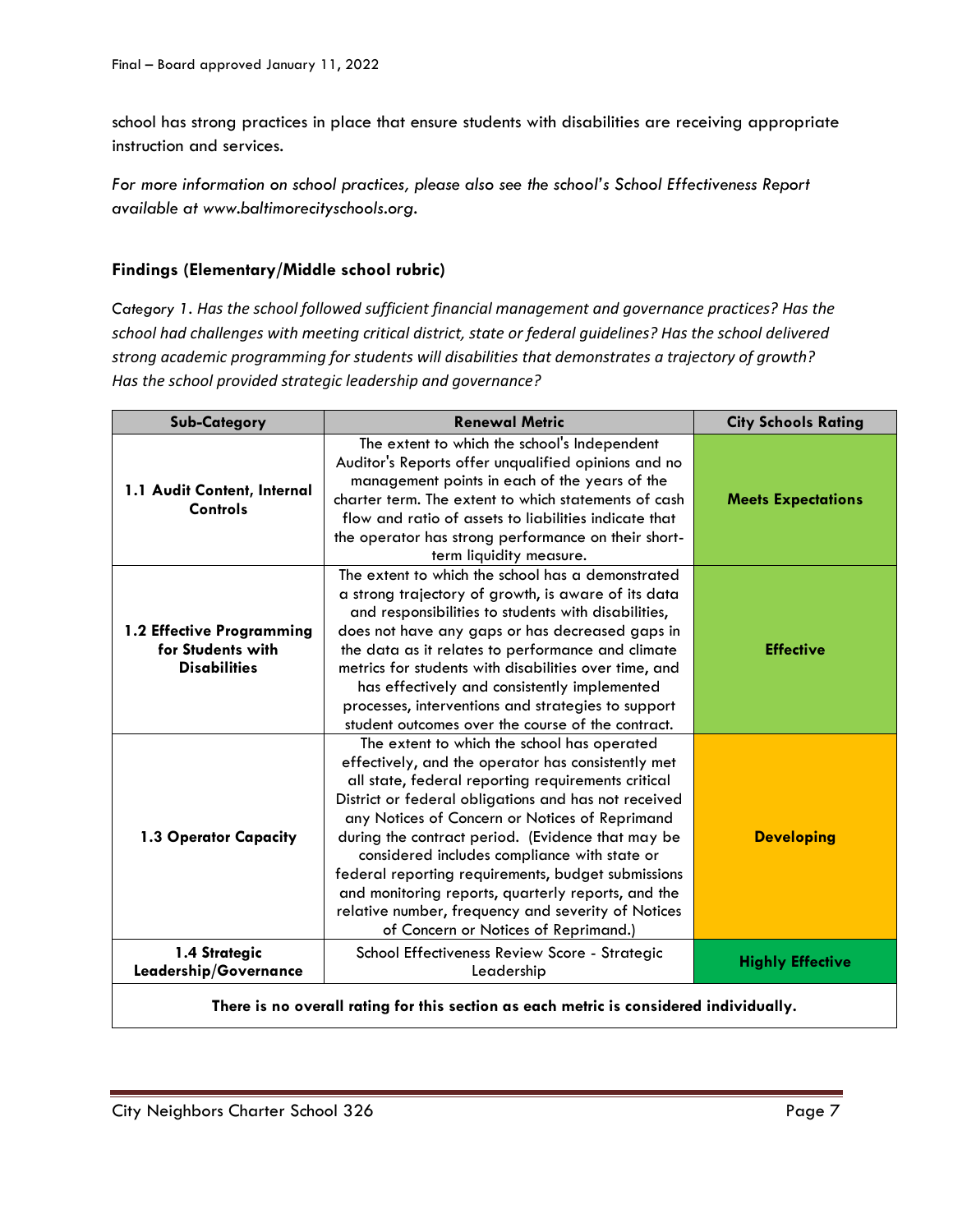| Category 2. Is the school an academic success? |  |  |  |  |  |  |
|------------------------------------------------|--|--|--|--|--|--|
|------------------------------------------------|--|--|--|--|--|--|

| <b>Sub-Category</b>                                                         | <b>Renewal Metric</b>                                                                                                                                                                                                                                                                                                                                                                                                                                                                                                                                                                                                                | <b>City Schools Rating</b> |
|-----------------------------------------------------------------------------|--------------------------------------------------------------------------------------------------------------------------------------------------------------------------------------------------------------------------------------------------------------------------------------------------------------------------------------------------------------------------------------------------------------------------------------------------------------------------------------------------------------------------------------------------------------------------------------------------------------------------------------|----------------------------|
| 2.1 Absolute Student<br>Achievement                                         | Average Mean Scale Score PARCC ELA (grades 3-<br>5)                                                                                                                                                                                                                                                                                                                                                                                                                                                                                                                                                                                  | <b>Not Effective</b>       |
|                                                                             | Average Mean Scale Score PARCC Math (grades<br>$3-5)$                                                                                                                                                                                                                                                                                                                                                                                                                                                                                                                                                                                | <b>Not Effective</b>       |
|                                                                             | Average Mean Scale Score PARCC ELA (grades 6-<br>8)                                                                                                                                                                                                                                                                                                                                                                                                                                                                                                                                                                                  | <b>Not Effective</b>       |
|                                                                             | Average Mean Scale Score PARCC Math (grades<br>$6-8$                                                                                                                                                                                                                                                                                                                                                                                                                                                                                                                                                                                 | <b>Not Effective</b>       |
|                                                                             | Trend in Average Mean Scale Score PARCC ELA<br>$(grades 3-5)$                                                                                                                                                                                                                                                                                                                                                                                                                                                                                                                                                                        | <b>Not Effective</b>       |
| 2.2 Student Achievement                                                     | Trend in Average Mean Scale Score PARCC Math<br>$(grades 3-5)$                                                                                                                                                                                                                                                                                                                                                                                                                                                                                                                                                                       | <b>Highly Effective</b>    |
| <b>Trend</b>                                                                | Trend in Average Mean Scale Score PARCC ELA<br>(grades 6-8)                                                                                                                                                                                                                                                                                                                                                                                                                                                                                                                                                                          | <b>Developing</b>          |
|                                                                             | Trend in Average Mean Scale Score PARCC Math<br>$(grades 6-8)$                                                                                                                                                                                                                                                                                                                                                                                                                                                                                                                                                                       | <b>Not Effective</b>       |
|                                                                             | Growth in Average Mean Scale Score PARCC ELA<br>$(grades 3-5)$                                                                                                                                                                                                                                                                                                                                                                                                                                                                                                                                                                       | <b>Not Effective</b>       |
| 2.3 Student Achievement                                                     | Growth in Average Mean Scale Score PARCC Math<br>$(grades 3-5)$                                                                                                                                                                                                                                                                                                                                                                                                                                                                                                                                                                      | <b>Developing</b>          |
| Growth                                                                      | Growth in Average Mean Scale Score PARCC ELA<br>$(grades 6-8)$                                                                                                                                                                                                                                                                                                                                                                                                                                                                                                                                                                       | <b>Highly Effective</b>    |
|                                                                             | Growth in Average Mean Scale Score PARCC Math<br>(grades 6-8)                                                                                                                                                                                                                                                                                                                                                                                                                                                                                                                                                                        | <b>Developing</b>          |
| 2.4 Fidelity to<br><b>Charter/Application</b><br>Overall                    | The extent to which the school has fully implemented<br>the mission expressed in its charter application and<br>this mission is clear to all stakeholders. The extent<br>to which the school has delivered high quality<br>programming for all student subgroups. The extent<br>to which the school is gathering data to assess its<br>efficacy and has effectively addressed any<br>challenges evident in the data, particularly in the<br>areas of subgroup performance, enrollment, student<br>attendance, dropout rates, attrition and student<br>choice data/school demand.<br>The extent to which the school has provided high | <b>Effective</b>           |
| 2.5 Effective Programming<br>for All Student<br><b>Racial/Ethnic Groups</b> | quality programming for students in all<br>racial/ethnic groups. The extent to which the school<br>has instructional approaches, processes and<br>practices in place that seek to ensure students in all<br>groups achieve and to address gaps in achievement<br>between student groups.                                                                                                                                                                                                                                                                                                                                             | <b>Developing</b>          |
|                                                                             | <b>Academics Overall Rating</b>                                                                                                                                                                                                                                                                                                                                                                                                                                                                                                                                                                                                      | <b>Developing</b>          |

City Neighbors Charter School 326 Page 8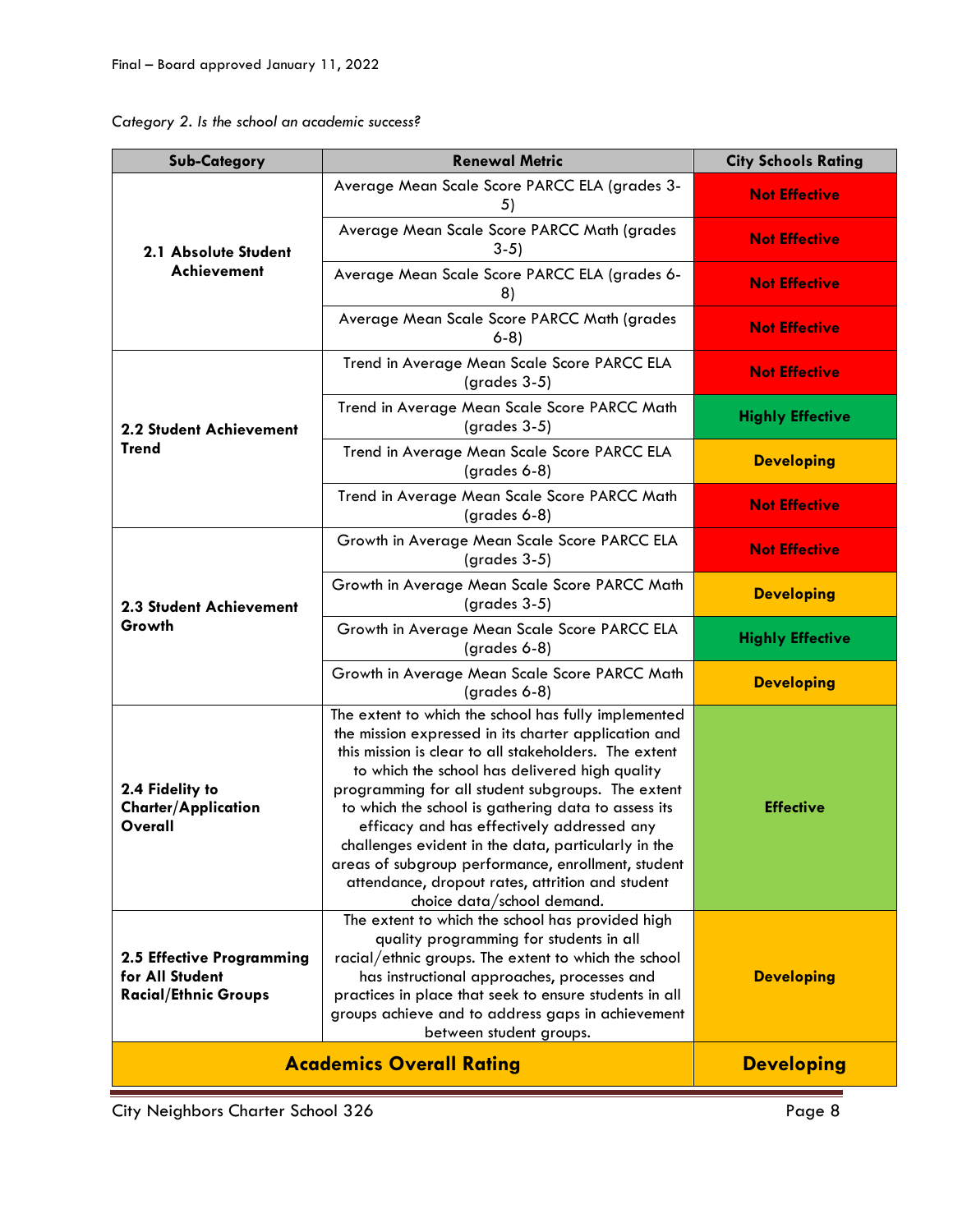#### *Category 3. Does the school have a strong climate?*

As part of the modified renewal process for 2021-22, Domains 1-3 of the School Effectiveness Review (SER), which are considered in the Climate section of the renewal rubric, were modified and abbreviated. These domains did not receive overall ratings and are summarized below. The SER for City Neighbors Charter School was conducting in SY2019-20 prior to the closure of schools due to Covid-19 and move to virtual learning. Therefore, this school received ratings for all Key Actions. For more information on the efficacy of school practice in these domains please see the full SER report available on the district website at [https://www.baltimorecityschools.org/renewal.](https://www.baltimorecityschools.org/renewal)

| Domain 1: Highly Effective Instruction |                                                                                          |                         |  |
|----------------------------------------|------------------------------------------------------------------------------------------|-------------------------|--|
| <b>Domain</b>                          | Rating                                                                                   |                         |  |
| 1.1                                    | School leadership supports highly effective<br>instruction.                              | <b>Effective</b>        |  |
| 1.2                                    | Teachers use multiple data sources to adjust<br>practice.                                | <b>Effective</b>        |  |
| 1.3                                    | Teachers deliver highly effective instruction.                                           | <b>Highly Effective</b> |  |
| 1.4                                    | Teachers establish a classroom environment in which<br>teaching, and learning can occur. | <b>Highly Effective</b> |  |

| <b>Domain 2: Talented People</b> |                                                                                                                                   |                         |  |
|----------------------------------|-----------------------------------------------------------------------------------------------------------------------------------|-------------------------|--|
| Domain                           | <b>Description</b>                                                                                                                | Rating                  |  |
| 2.1                              | The school implements systems to select effective<br>teachers and staff whose skills and beliefs meet the<br>needs of the school. | <b>Highly Effective</b> |  |
| 2.2                              | The school develops teacher and staff capacity<br>through individualized support and professional<br>development.                 | <b>Effective</b>        |  |